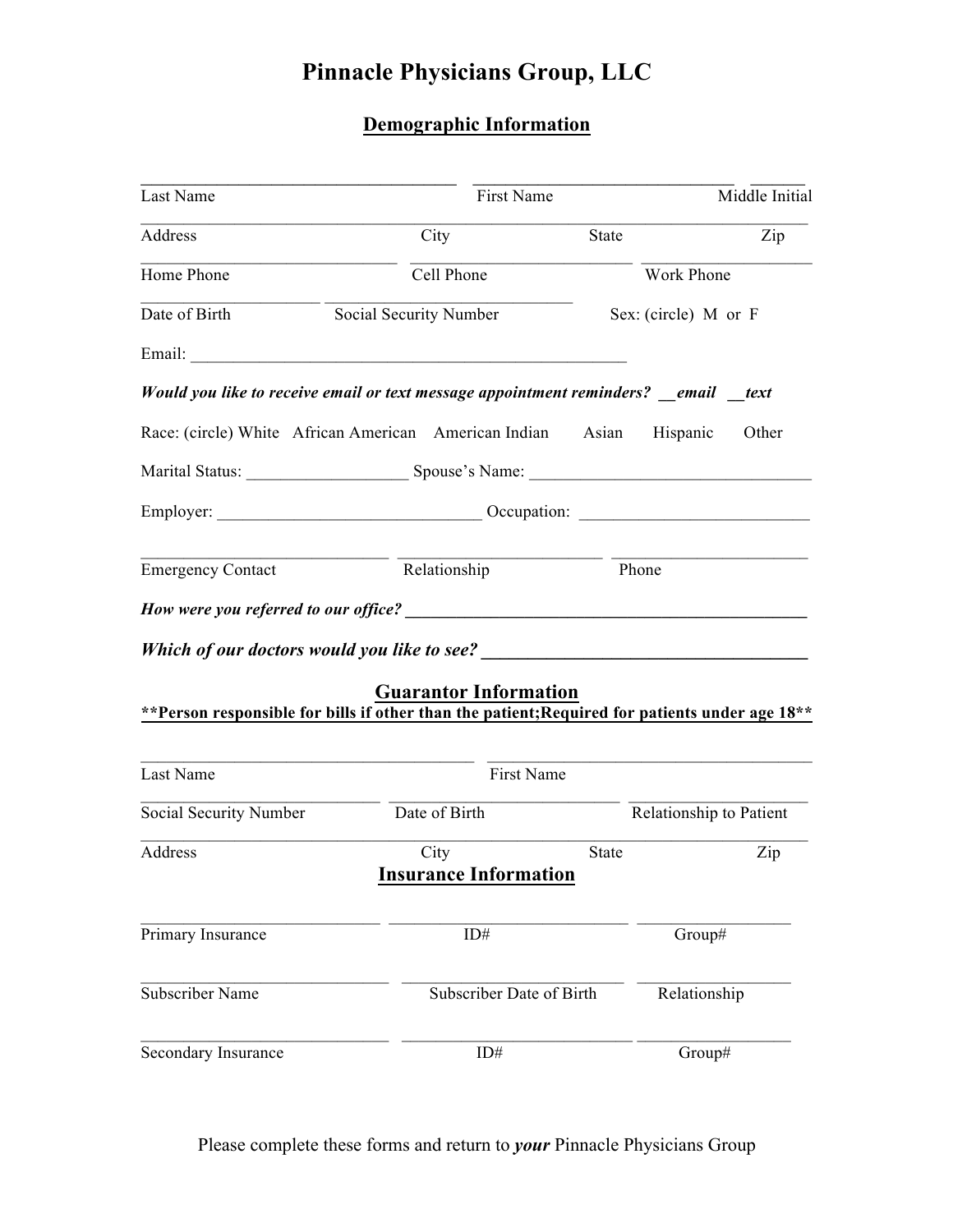### **Authorizations**

### **AUTHORIZATION FOR TREATMENT AND FINANCIAL RESPONSIBILITY**

I (or designated guardian) authorize the physician to provide treatment and to release medical information that may be necessary for payment of physician claims. I hereby authorize payment directly to my physician for insurance benefits otherwise payable to me, but not to exceed regular charges for physician claims. I understand that I am financially responsible to the physician for charges not covered by my insurance.

| Patient and/or Guardian Signature | Date |  |
|-----------------------------------|------|--|

### **MEDICARE PATIENTS (Please sign if you have Medicare Benefits)**

I certify that the information given by me in applying for payment under Title XVIII of the Social Administration or its intermediaries of carriers any information needed for physician claims and other related medical claims. I request that payment of claims be made on my behalf for authorized benefits under my health insurance. I hereby authorize payment directly to my physician for insurance benefits otherwise payable to me. Payments are not to exceed the balance due of the practice's regular charges for claims. I understand that I am financially responsible to my physician for charges not covered by this authorization. I understand that my physician will bill HCFA claims using the term "signature on file" and I am aware that my signature as written below constitutes that signature.

Patient and/or Guardian Signature Date

**CONSENT FOR TREATMENT FOR MINOR OR INCAPACITATED PATIENTS**

 $\mathcal{L}_\text{max}$  , and the contribution of the contribution of the contribution of the contribution of the contribution of the contribution of the contribution of the contribution of the contribution of the contribution of t

I hereby authorize the physician to provide medical treatment to

\_\_\_\_\_\_\_\_\_\_\_\_\_\_\_\_\_\_\_\_\_\_\_\_\_\_\_\_. The patient is unable to consent to medical treatment because he/she is

 $\_$  , and the contribution of the contribution of  $\overline{\mathcal{L}}$  , and the contribution of  $\overline{\mathcal{L}}$ Signature of Guardian Name of Guardian Date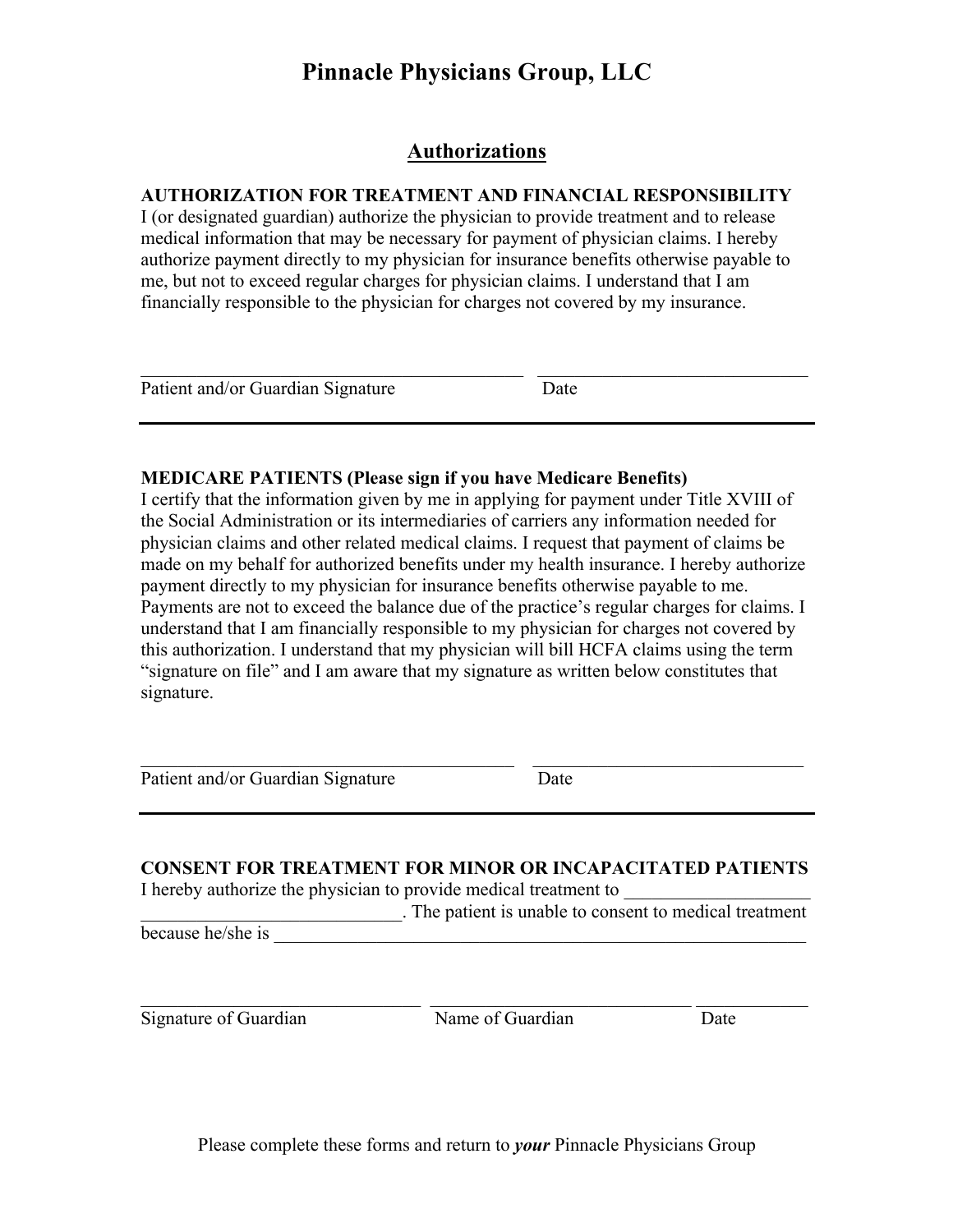## **Medical Information**

| Patient Name:     | Date of Birth: |
|-------------------|----------------|
| <b>ALLERGIES:</b> |                |

**PAST MEDICAL HISTORY**- Please circle if you have or had any of the following:

| Diabetes          | Low Back Problems Colitis |                          | Hay Fever                  |
|-------------------|---------------------------|--------------------------|----------------------------|
| Pneumonia         | <b>Arthritis</b>          | Ulcers                   | <b>Blood Disorders</b>     |
| Asthma            | <b>Skin Diseases</b>      | <b>Stomach Disorders</b> | Migraines                  |
| <b>Bronchitis</b> | <b>Kidney Stones</b>      | <b>Heart Disease</b>     | <b>Thyroid Disease</b>     |
| Depression        | Tuberculosis              | <b>Kidney Disease</b>    | <b>High Blood Pressure</b> |
| Hepatitis         | <b>Venereal Disease</b>   | Other:                   |                            |

**MEDICATIONS:** (Prescription, Over-the-counter, Vitamins, Herbs, etc.)

| Drug Name: | Dose: |
|------------|-------|
| Drug Name: | Dose: |
| Drug Name: | Dose: |
| Drug Name: | Dose: |
| Drug Name: | Dose: |

### **SURGERY AND HOSPITALIZATIONS**- (PLEASE LIST THE DATE AND REASON)

| Surgery: Gallbladder | Appendix                                | <b>Hysterectomy</b> |  |
|----------------------|-----------------------------------------|---------------------|--|
| Other:               |                                         |                     |  |
|                      | Hospitalization other than for surgery: |                     |  |
|                      |                                         |                     |  |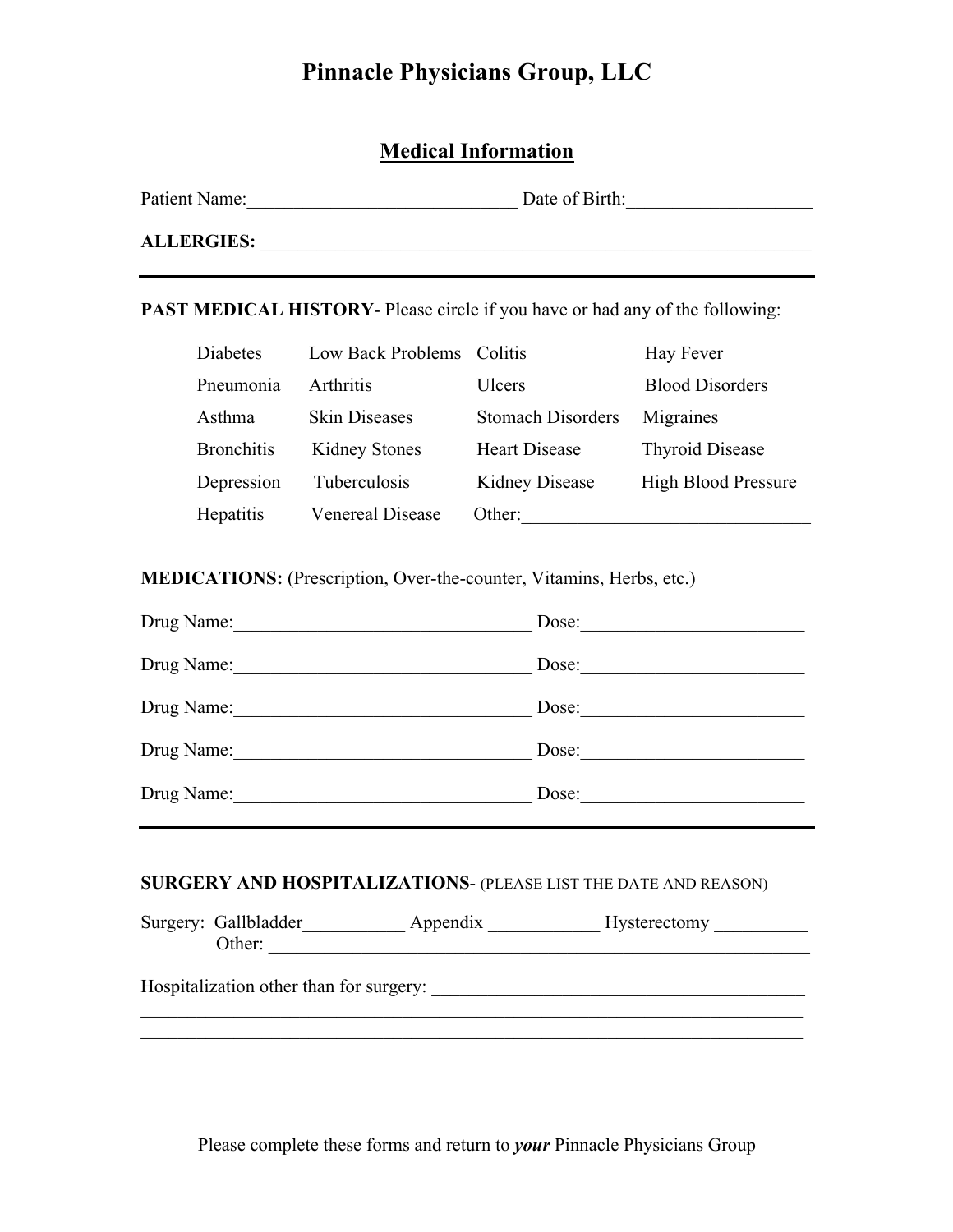**Family History**- has any member of your family (including parents, grandparents and siblings) ever had the following?

| Illness <sup>-</sup>                 | Which family member: |
|--------------------------------------|----------------------|
| Cancer                               |                      |
| Hypertension                         |                      |
| <b>Heart Disease</b>                 |                      |
| <b>Diabetes</b>                      |                      |
| <b>Strokes</b>                       |                      |
| Mental Disease (anxiety, depression) |                      |
| Drug or Alcohol addiction            |                      |
| Glaucoma                             |                      |
| <b>Bleeding Disease</b>              |                      |
| Other                                |                      |
|                                      |                      |

### **Preventative Care:**

| Name of Gynecologist:    |  |
|--------------------------|--|
| Method of birth control: |  |
| Last Mammogram:          |  |
| Last Colonoscopy:        |  |
| Last Bone Density Scan:  |  |

**Prevention:** Please circle yes (Y) or no (N)

- Y N Do you smoke?
- Y N Do you drink alcoholic beverages?
- Y N Do you drink tea or coffee?
- Y N Do you use illegal drugs?
- Y N Have you ever engaged in activity putting you at risk of getting AIDS/HIV?
- Y N Do you wish to be tested for AIDS/HIV?
- Y N Have you ever worked with chemicals, paints, asbestos or other hazardous materials? If yes, explain:
- Y N Are you in a relationship in which you have been physically hurt?
- Y N Do you wear seatbelts?
- Y N Do you visit the dentist on a regular basis?
- Y N Do you have a "Living Will"? (If yes, please provide a copy for your chart)
- Y N Do you have a power of attorney for health care decision making? If yes, please provide name and contact information:

 $\mathcal{L}_\text{max} = \mathcal{L}_\text{max} = \mathcal{L}_\text{max} = \mathcal{L}_\text{max} = \mathcal{L}_\text{max} = \mathcal{L}_\text{max} = \mathcal{L}_\text{max} = \mathcal{L}_\text{max} = \mathcal{L}_\text{max} = \mathcal{L}_\text{max} = \mathcal{L}_\text{max} = \mathcal{L}_\text{max} = \mathcal{L}_\text{max} = \mathcal{L}_\text{max} = \mathcal{L}_\text{max} = \mathcal{L}_\text{max} = \mathcal{L}_\text{max} = \mathcal{L}_\text{max} = \mathcal{$ 

Y N Are you an organ donor?

Patient Signature Date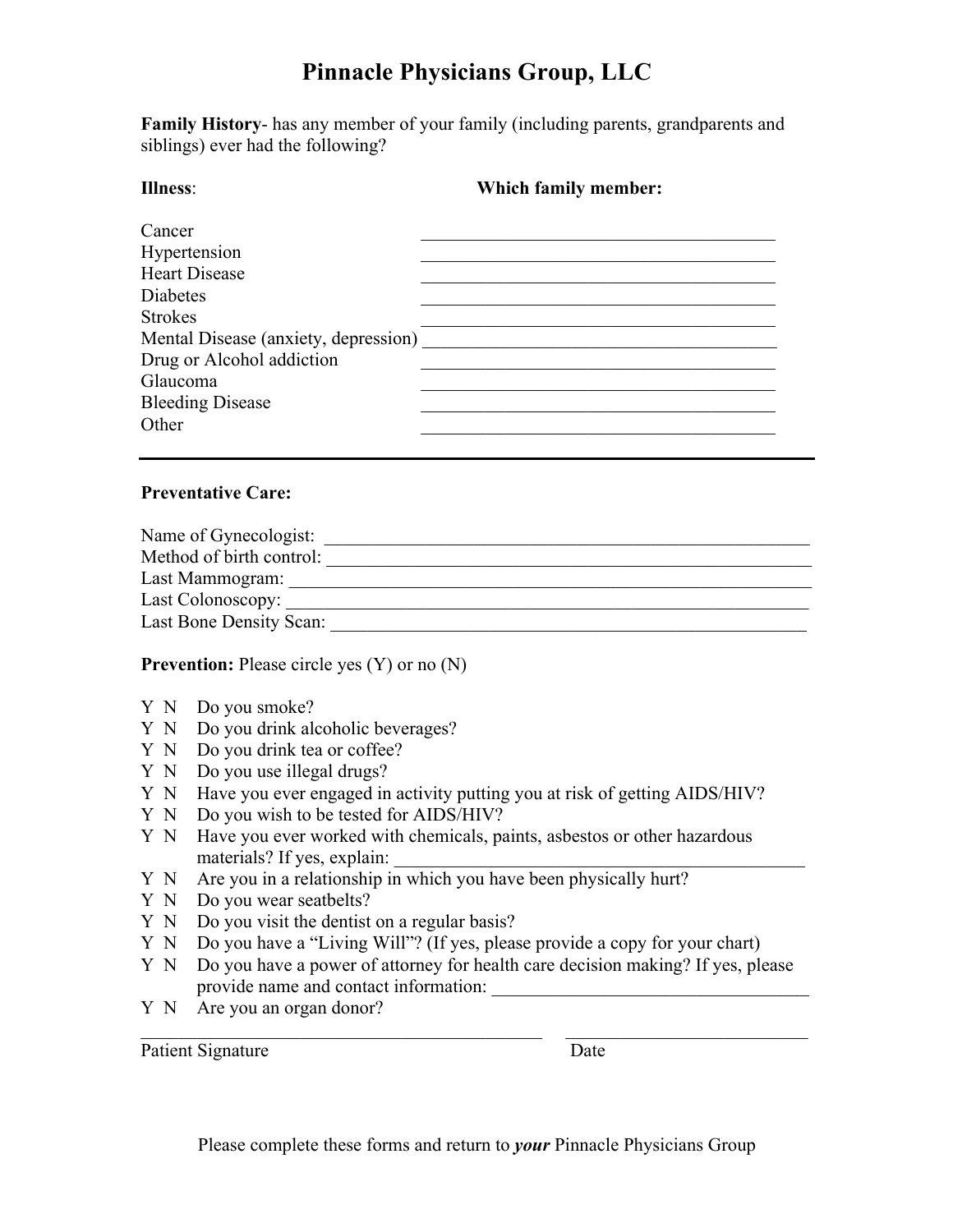### **Request for Confidential Communication of Your Protected Health Information**

In our efforts to comply with the Health Insurance Portability and Accountability Act (HIPAA), we need to be certain that we protect your privacy to your wishes when it comes to your family, friends and co workers.

### **Please circle your response to the following:**

- May we leave a detailed message (lab results, etc.) on a cell voicemail? Cell number: \_\_\_\_\_\_\_\_\_\_\_\_\_\_\_\_\_\_\_\_\_\_\_\_\_\_\_\_ Yes No N/A
- May we leave a detailed message (lab results, etc.) on a home voicemail? Home number: \_\_\_\_\_\_\_\_\_\_\_\_\_\_\_\_\_\_\_\_\_\_\_\_\_\_\_ Yes No N/A
- May we leave a detailed message (lab results, etc.) on a work voicemail? Work number: \_\_\_\_\_\_\_\_\_\_\_\_\_\_\_\_\_\_\_\_\_\_\_\_\_\_\_\_ Yes No N/A
- May we discuss your appointments/treatment with your spouse? Yes No N/A Spouses Name:
- If you are over the age of 18, may we discuss your appointments/ treatments (lab results, etc.) with your parents or guardian? Yes No N/A
- If you are over the age of 18, may we discuss your appointments/treatments (lab results, etc.) with your children? Yes No N/A
- May we leave a message concerning your appointments with a co worker or receptionist that regularly answers your calls? Yes No N/A

**You must inform us in writing of any changes in your directives. This record takes effect immediately and will be kept in your chart along with your acknowledgement of receipt of your Notice of Privacy Practices.** 

 $\mathcal{L}_\text{max}$  , and the contribution of the contribution of the contribution of the contribution of the contribution of the contribution of the contribution of the contribution of the contribution of the contribution of t

 $\mathcal{L}_\text{max}$  , and the contribution of the contribution of the contribution of the contribution of the contribution of the contribution of the contribution of the contribution of the contribution of the contribution of t

Signature Date

Name Printed Date of Birth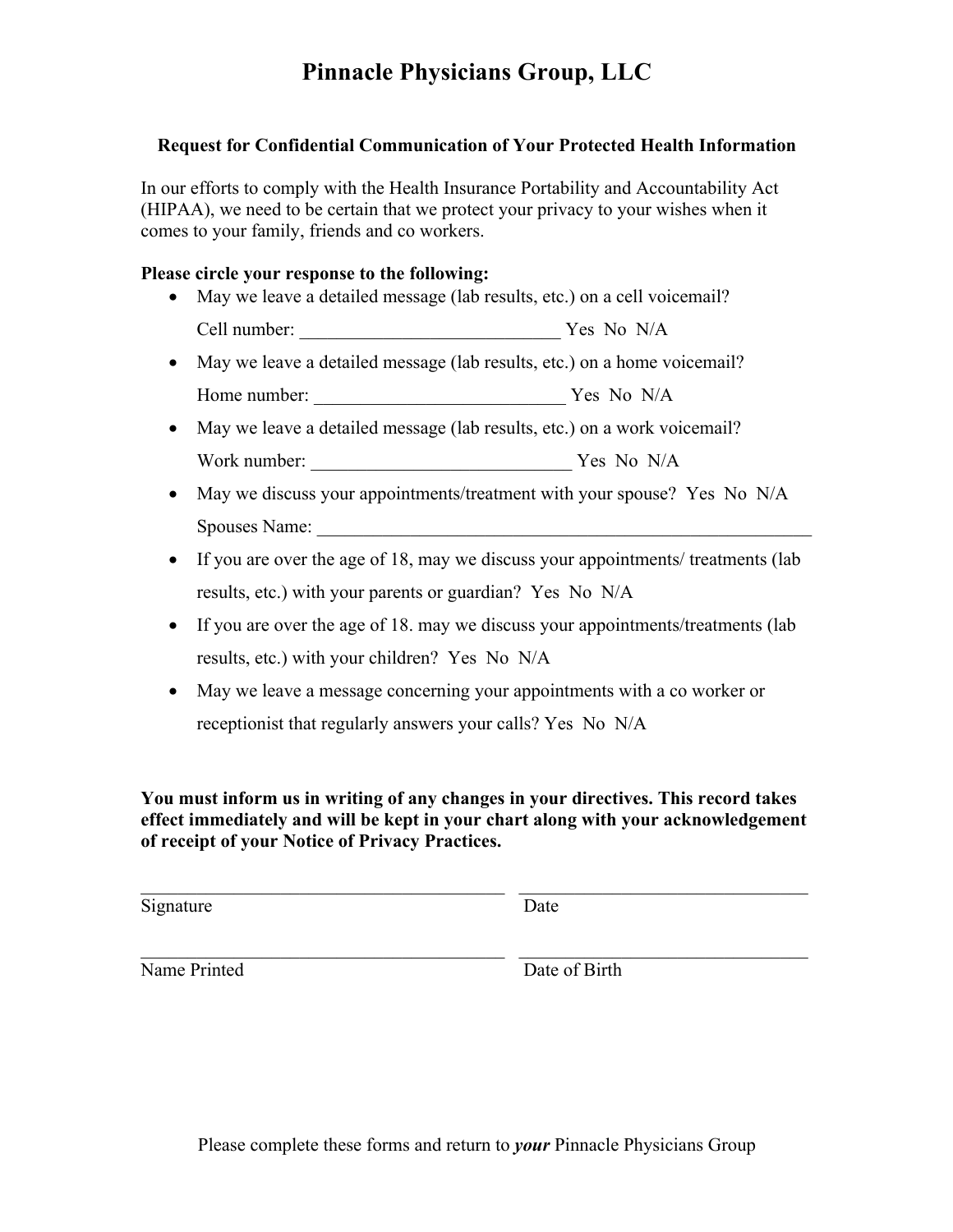#### **PATIENT REGISTRATION FORM DISCLOSURES & CONSENTS**

#### **ASSIGNMENT OF INSURANCE BENEFITS:**

I hereby authorize direct payment of my insurance benefits to Frankford Avenue Family Practice's affiliated professional associations or the physician individually for services rendered to my dependents or me by the physician or under his/her supervision. I understand that it is my responsibility to know my insurance benefits and whether or not the services I am to receive are a covered benefit. I understand and agree that I will be responsible for any co-payment or balance due that Frankford Avenue Family Practice is unable to collect from my insurance carrier for whatever reason.

#### **MEDICARE/MEDICAID/CHAMPUS INSURANCE BENEFITS:**

I certify that the information given by me in applying for payment under these programs is correct. I authorize the release of any of my or my dependent's records that these programs may request. I hereby direct that payment of my or my dependent's authorized benefits be made directly to Frankford Avenue Family Practice's affiliated professional associations or the physician on my behalf.

#### **LAB/X-RAY/DIAGNOSTIC SERVICES:**

I understand that I may receive a separate bill if my medical care includes lab, x-ray, or other diagnostic services. I further understand that I am financially responsible for any co-pay or balance due for these services if they are not reimbursed by my insurance for whatever reason.

#### **ACKNOWLEDGEMENT OF POTENTIAL FINANCIAL INTEREST IN ANCILLARY SERVICES**

I acknowledge that my treating physician may have a financial interest in the overall performance of ancillary services as part of his/her affiliation with a group practice. I understand that I should contact my treating physician if I have any questions regarding his/her potential financial interest in the ancillary services. I further understand that I am free to choose where I receive medical services and that I may discuss with my physician the availability of alternative treatment facilities if I so desire.

#### **CONSENT TO TREATMENT**

I hereby consent to evaluation, testing and treatment as directed by my Frankford Avenue Family Practice physician or his or her designee.

 $\mathcal{L}_\text{max}$  , and the contract of the contract of the contract of the contract of the contract of the contract of the contract of the contract of the contract of the contract of the contract of the contract of the contr

 $\mathcal{L}_\text{max}$  , and the contract of the contract of the contract of the contract of the contract of the contract of the contract of the contract of the contract of the contract of the contract of the contract of the contr

Patient Signature

Guarantor Signature Date (if different from patient)

Guarantor Name Printed

 $\mathcal{L}_\text{max}$  , where  $\mathcal{L}_\text{max}$  and  $\mathcal{L}_\text{max}$  and  $\mathcal{L}_\text{max}$